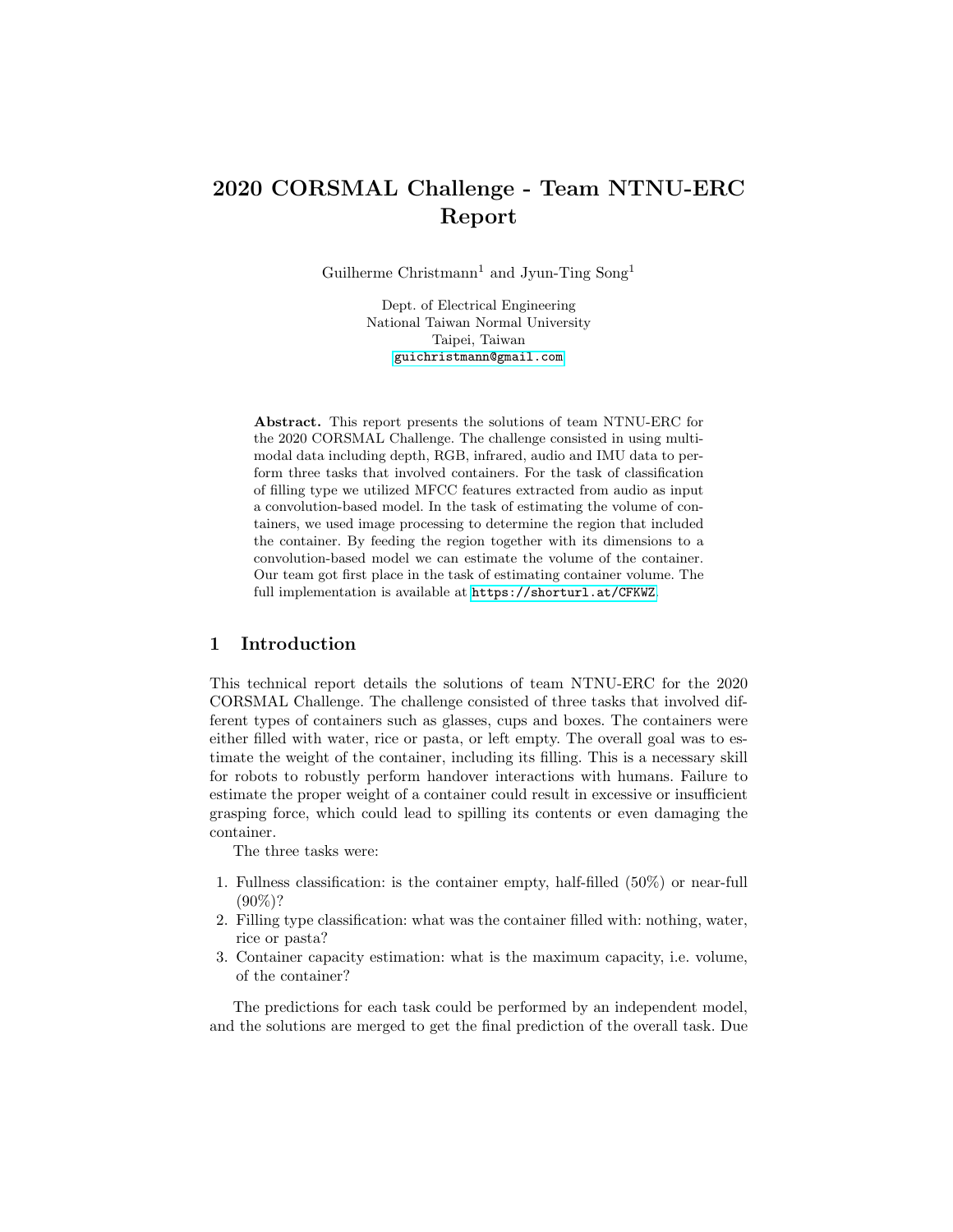2 G. Christmann et al.

to timing constraints our team could only realize solutions for tasks 2 and 3, that is, classification of filling type and estimation of container capacity, respectively. The rest of this document details our methodology and results for each of these tasks.

# 2 Methodology

This section describes the methods utilized for each of the tasks, including data pre-processing, normalization, feature extraction, model definition, hyperparameters and training. We also briefly present the dataset, and our development environment.

### <span id="page-1-0"></span>2.1 The CORSMAL Dataset

The dataset has 1140 instances of multi-modal data recordings of people interacting with 15 different containers [\[1\]](#page-8-0). The interactions consisted of people manipulating the containers, such as pouring water into a cup, or shaking one of the box containers. The dataset was split into three different sets. The training set which included 9 containers and accompanied annotations; the public test set which included 3 containers and no annotations; and the private testing set which included the remaining three containers and its data was only accessible to the competition organizers.

The dataset was recorded using RGB and depth cameras (Intel RealSense D435i), as well as microphone arrays. For every sample in the datasets the available modalities were the following: 4 distinct RGB, infrared and depth perspectives, audio and IMU data. The four perspectives were first-person from human point-of-view, first-person from robot point-of-view, and two lateral perspectives.

It is important to note that the dataset was quite challenging, and it's not likely that a good solution can come from using just one modality. For example, there are scenarios where the person manipulates the container outside the fieldof-view of all cameras. Furthermore, among the samples, there are very short and very large sequences, variations in lighting, scenery changes, noise from other environments, and changes in placement of objects as well as inclusion of non-related objects such as a jug, etc..

#### <span id="page-1-1"></span>2.2 Development Environment

We downloaded the almost 400 GB of data and developed our solutions locally. The relevant specifications and software utilized are presented on Table [1](#page-2-0) below.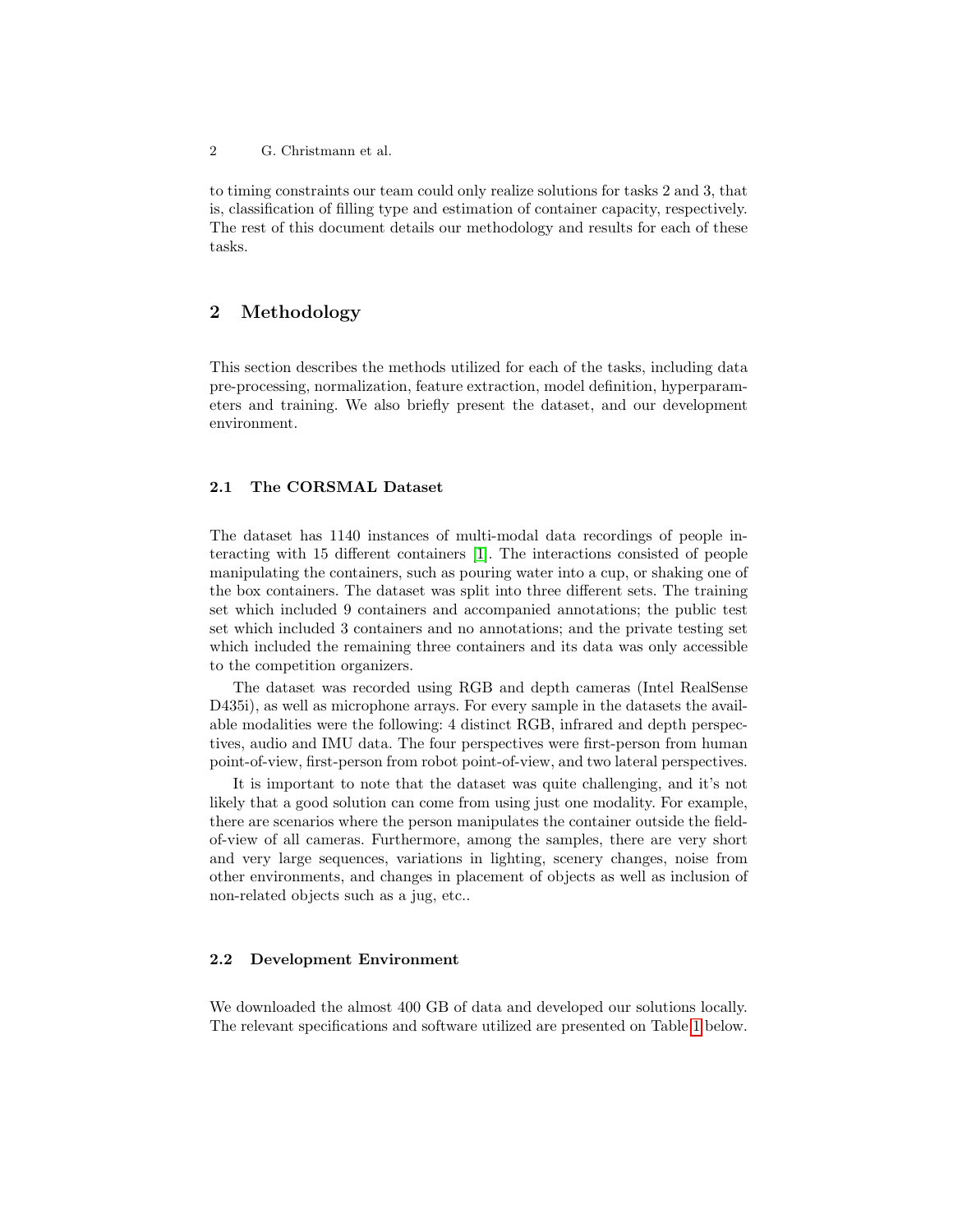<span id="page-2-0"></span>

| <b>CPU</b>       | Intel $i7-8700$ 3.2GHz - 6 Cores |
|------------------|----------------------------------|
| GPU              | 1x 1080 Ti                       |
| <b>RAM</b>       | $32 \text{ GB}$                  |
| DL Framework     | PvTorch 1.6.0                    |
| Image Processing | OpenCV $4.4.0$                   |
| Audio Processing | $librosa\;0.8.0$                 |

Table 1. Computer specifications and relevant software

#### 2.3 Task 2 – Filling Type Classification

Task 2 consisted in classifying the type of filling among four possibilities: nothing (empty container), rice, pasta or water. We approached this task as a classification problem.

For this task we only utilized the audio data. As previously mentioned in Section [2.1,](#page-1-0) video data does not provide reliable information for all samples. In some of the recordings the contents are poured into the containers from out of view. Furthermore, some of the containers are opaque, so it is not possible to visually observe its contents at all. On the other hand, audio data provides valuable information across all samples. It is possible to hear contents being poured even from outside of view, or the shaking sound in the case of totally opaque containers such as the food boxes.

### Data Pre-Processing

The training set contained a total of 684 audio recordings which were sampled at 22 kHz. We performed a random validation split of 10%, resulting in 615 recordings for training and 69 recordings for validation.

Our feature extraction consisted of computing the Mel-frequency cepstrum coefficients (MFCCs) for each audio recording [\[2\]](#page-8-1). We used a window size of 20 milliseconds and 40 MFCCs per window. Because the audio recordings had varying length we defined a maximum length of 30 seconds and zero-padded shorter recordings to this length. We normalized each MFCC by subtracting the mean and dividing the standard deviation over the whole sequence. Our resulting tensor shape was 1501 timesteps by 40 features for each audio recording.

The dataset had an unbalanced number of samples per class: 108 for nothing, 216 for pasta, 216 for rice, and 144 for water. This can become a large problem specially considering the small amount of samples overall. To prevent the model from biasing towards classes with more samples, we computed weights inversely proportional to the number of samples in each class.

### Model Definition

We defined a simple convolution-based model where the input is the 1501x40 MFCC sequence. In this regard, we can imagine the sequence as if it was an "image". Our model is quite small, with only two convolution layers followed by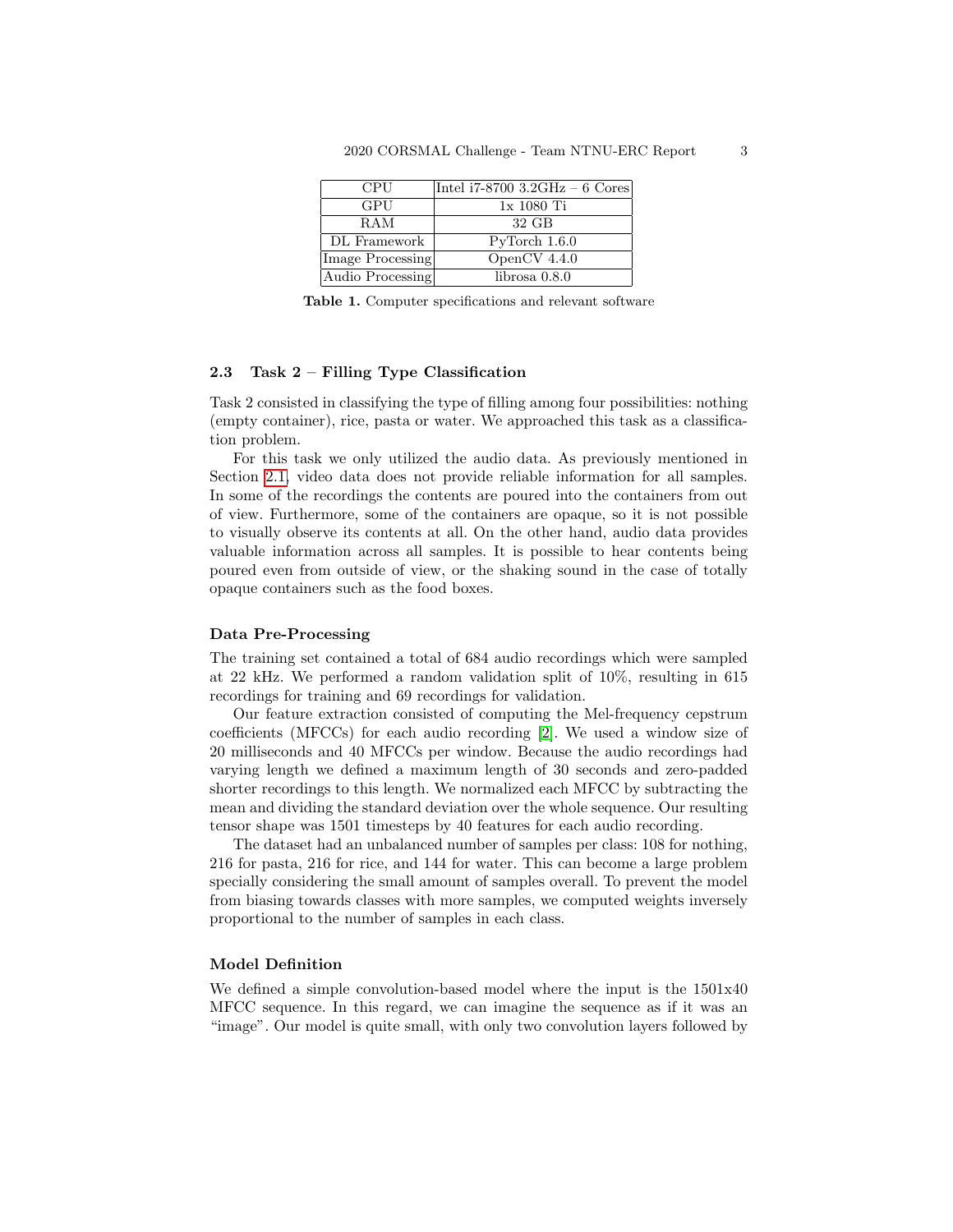#### 4 G. Christmann et al.

the fully-connected (output) layer with softmax activation. The first convolution layer has 16 filters, stride of 4 and a kernel of size 120x40. The first dimension of 120 enables the layer to process a large sequence of the input, and the second dimension of 40 ensures that all MFCCs contribute at each convolution operation. This is followed by the second convolution layer with 8 filters, stride of 2 and kernel size of 40x1. We also applied dropout of 25% in the output of the convolution layers. Figure [1](#page-3-0) presents a simplified schematic of the model.



<span id="page-3-0"></span>Fig. 1. Schematic of convolution-based model utilized for Task 2. The input are MFCCs sequences from audio recordings, and output one of the four filling type classes.

The model had approximately 86 thousand parameters. We employed SGD optimizer [\[3\]](#page-8-2) with a fixed learning rate of 0.00025 and momentum of 0.9, crossentropy loss taking into account the class weights, and used a batch size of 16. The model was trained for 200 epochs, which takes less than 1 minute of real-time in our development environment (see Section [2.2\)](#page-1-1).

### 2.4 Task 3 – Container capacity estimation

Task 3 consisted in estimating the maximum capacity, i.e. total volume, of the containers in each recording. We approached this task as a regression problem with a single output: the container volume.

Prior to estimating the actual container volume it is necessary to locate its position in the data. Because there is no annotations provided for the locations of the container in the image, and due to the fact that there's a lot of variation between the recordings, this step becomes quite challenging. One approach would be to use segmentation or object detection models to find the container in the different modalities and fuse the information of synchronous frames. However, in part due to timing constraints, we opted for a simpler approach, using a single modality: the depth camera from the robot's perspective.

Even though there's a lot of variation between different recordings, there is one event that is consistent throughout all of them: the human always presents the container to the robot towards the end of the recording. We designed a method based on finding the closest contours to the camera that can reliably find the region of interest (ROI) of the container. We start at the very last frame of the sequence and iterate backwards until a strong candidate is found. Since sometimes the human puts the container down before the end of the sequence, it is not guaranteed that the last frame will provide a reliable ROI. Our method for finding a strong bounding box is as follows: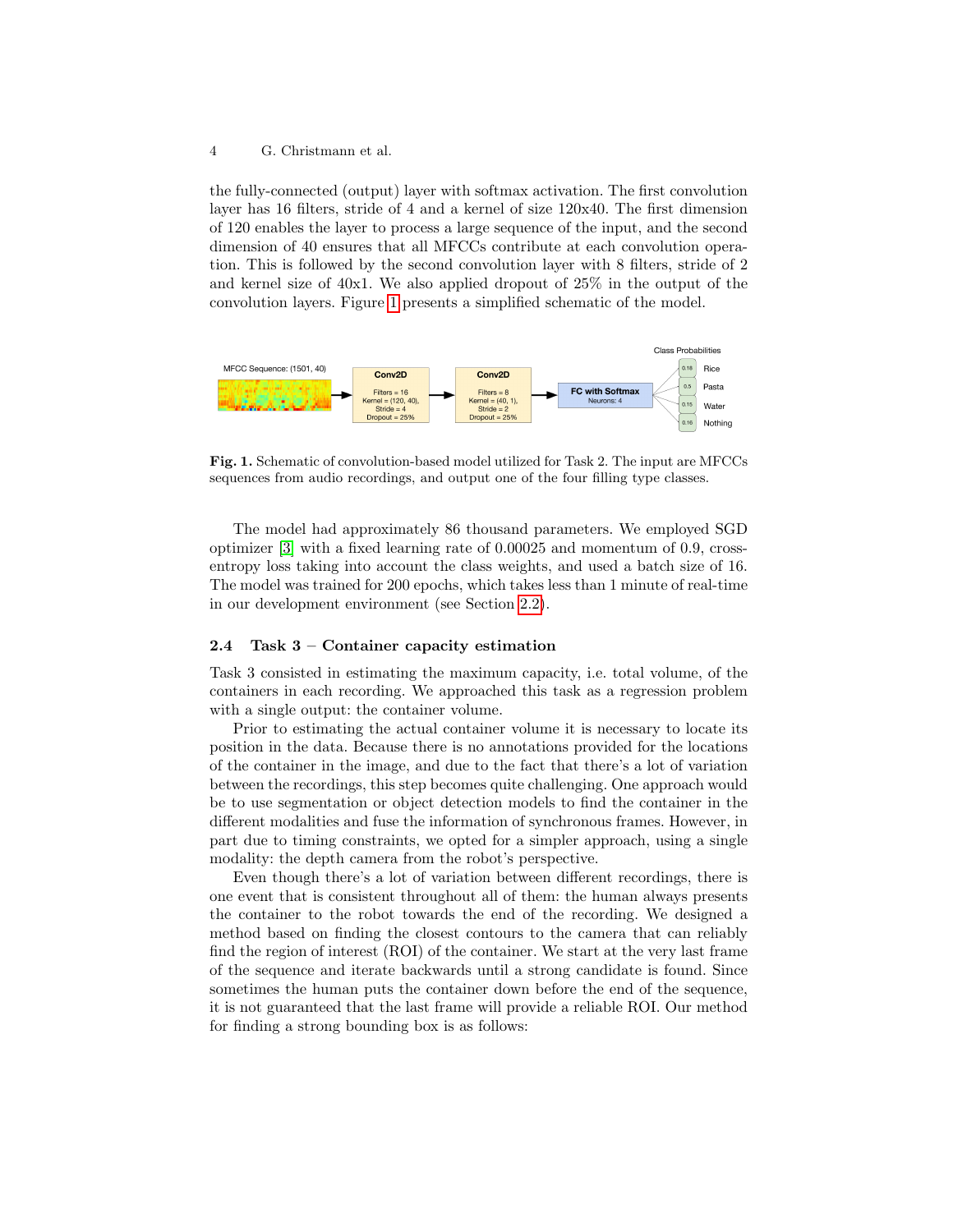- 1. Discard the bottom 16% of the image to disregard the table as shown in Figure [2.](#page-4-0) This eliminates false positives from the region of the table that is close to the camera. Since the humans present the container holding it in the air this is a safe assumption to make;
- 2. Discard all depth pixels which value is larger than 700. This corresponds to a distance of 70 centimeters. Shown on Figure [3;](#page-4-1)
- 3. Apply morphology operation of closing with a 15x15 kernel to "fill" some of the spots in the remaining image, shown in Figure [4;](#page-5-0)
- 4. Find large contours (pixel area  $\geq$  15000), as shown in Figure [5.](#page-5-1) If more than one contour is found, choose the one whose area is closest to the camera (smaller pixel values);
- 5. Compute the ROI bounding box of the contour and expand it by 5%. The final extracted ROI is presented in Figure [6.](#page-6-0)



<span id="page-4-0"></span>Fig. 2. Left: original depth image. Right: discarded the bottom 16% of the image.



<span id="page-4-1"></span>Fig. 3. Before and after filtering. Pixel whose distance is more than 70 centimeters are discarded.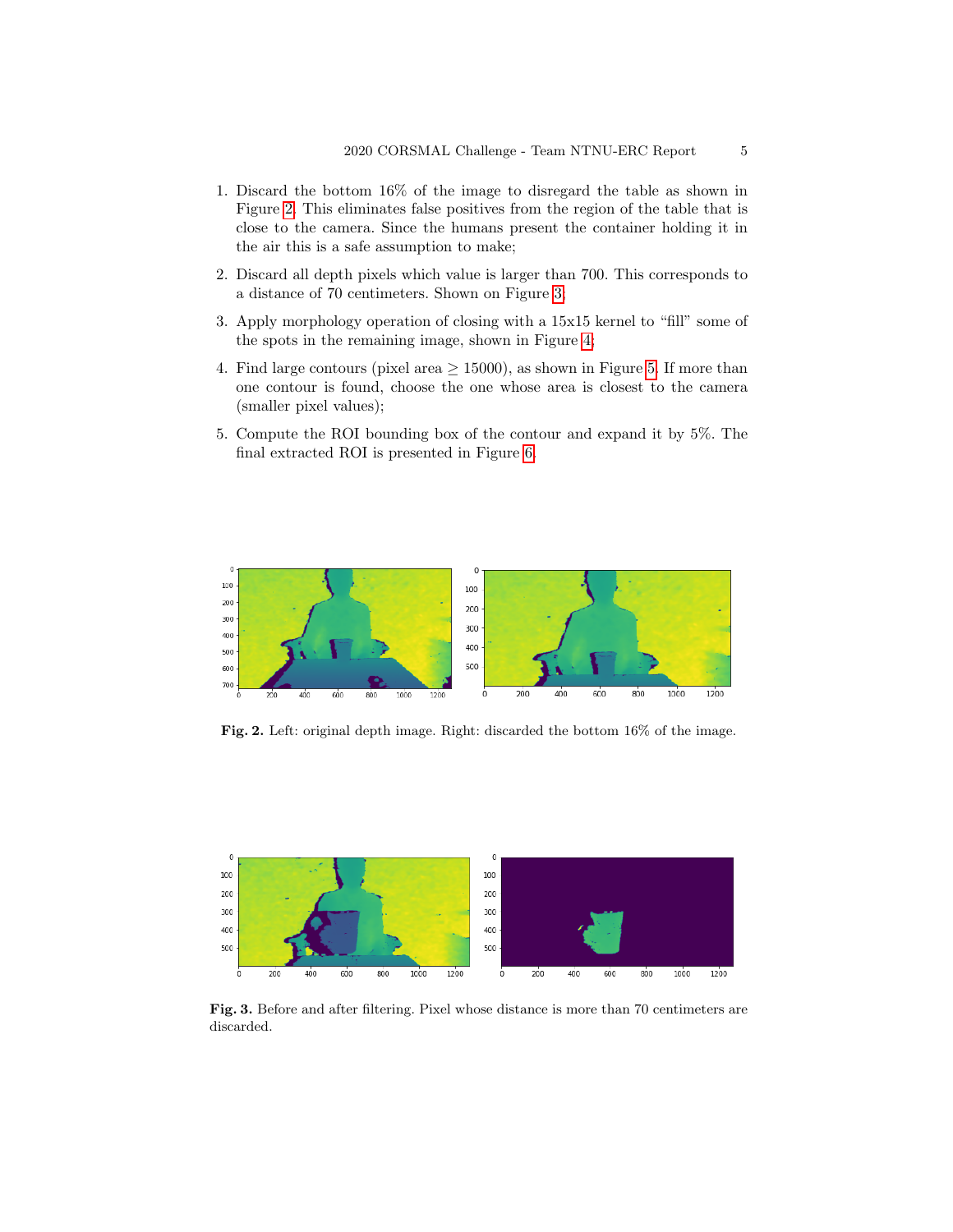6 G. Christmann et al.



<span id="page-5-0"></span>Fig. 4. Morphology operation to close gaps in the filtered image.



<span id="page-5-1"></span>Fig. 5. Detected contour.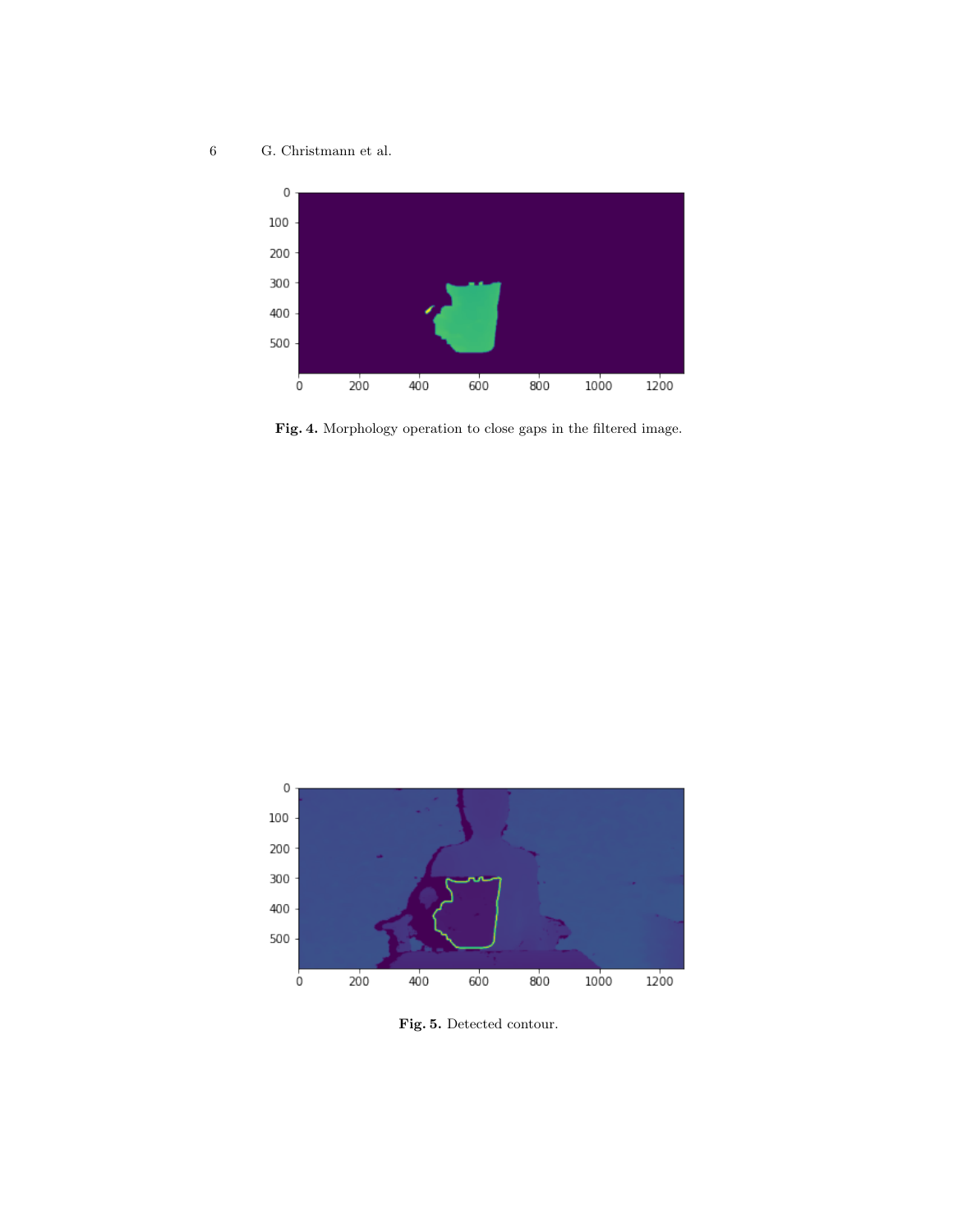

<span id="page-6-0"></span>Fig. 6. The final extracted ROI of the container.

### Data Pre-Processing

The dataset is constructed by extracting the ROIs from the sequences in the training set. Out of the 684 sequences in the training set, our method failed to find a ROI in 12 of them, which were then discarded from training. The ROIs were resized to 112x112 and normalized by the maximum pixel value of 700. In addition, the ROI dimensions are also an input to the model and are normalized to be between 0 and 1, relative to the original dimensions of the image. The training targets, i.e. volume of the containers, are normalized dividing by 4000. With this normalization, the maximum possible volume that the model can output is 4000 mL. We employed a 15% validation split, which resulted in 572 sequences for training and 100 sequences for validation.

### Model Definition

For this task, we also constructed a convolution-based model, a few layers deeper than the one used in Task 2. Our model has two inputs, a depth image with the extracted container of size 112x112, and the original dimensions of the extracted ROI relative to the image. Figure [7](#page-7-0) presents a schematic of the model.

The model consists of four convolution layers and three fully-connected layers. The depth ROI is processed by the convolution layers, and its outputting features are concatenated with the second input, the ROI dimensions. The concatenated features are then passed through another fully-connected layer with a single output that encodes the estimated container volume. Every convolution block consists of a 2D convolution layer with ReLU activation, followed by batch normalization [\[4\]](#page-8-3) and max pooling with a stride of 2. The model had a total of 532 thousand parameters.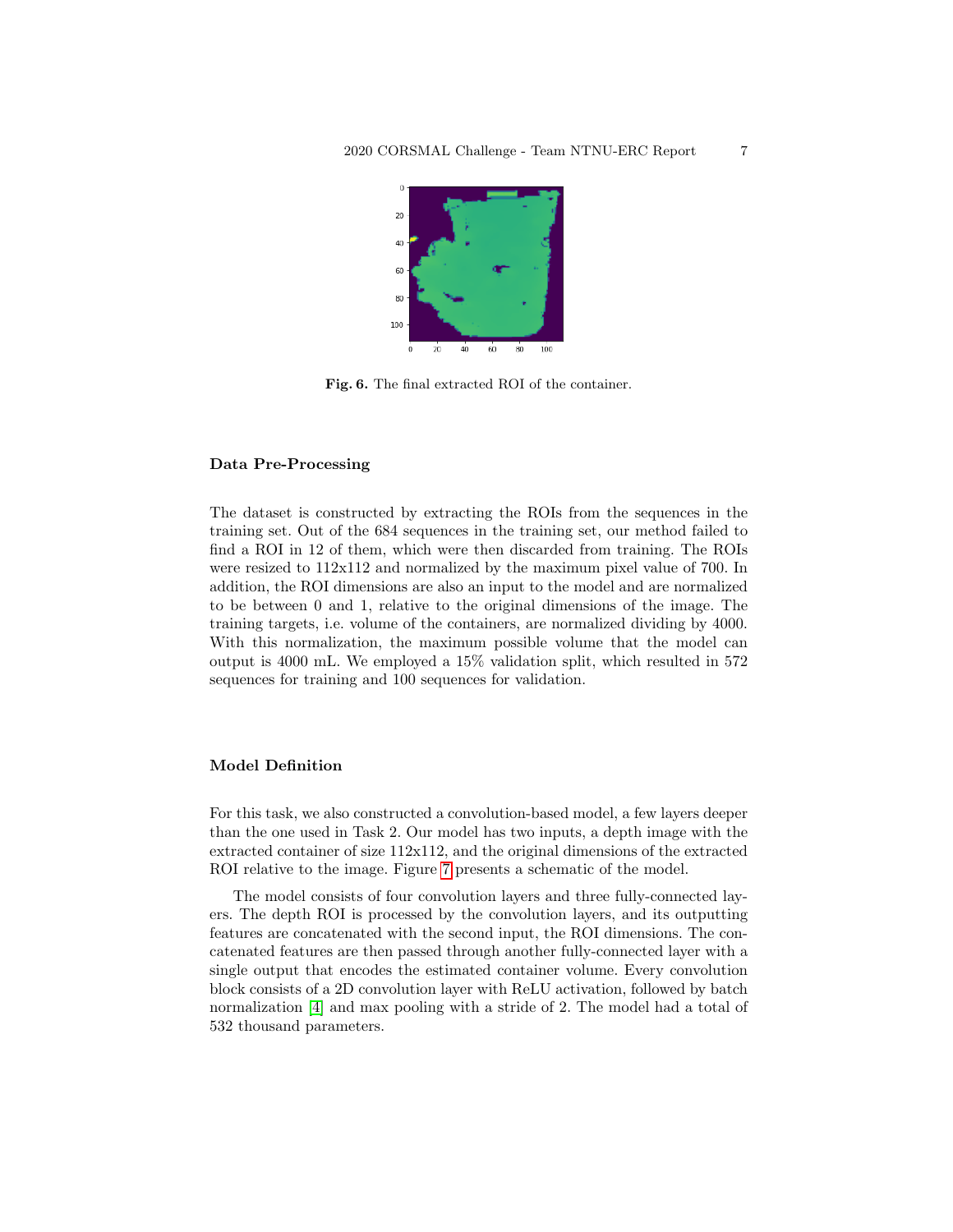8 G. Christmann et al.



<span id="page-7-0"></span>Fig. 7. Schematic of the model used for Task 3. The inputs are the extracted ROI from the depth image with the container and its dimensions. The output is the estimated volume of the container.

The optimizer used was Adam, with a learning rate of 0.00025 with minimum squared error as the loss function. The model was trained with a batch size of 8 for 200 epochs, which took less than 2 minutes of real-time in our configuration (see Section [2.2\)](#page-1-1).

# 3 Results

The official table of results can be accessed at <https://shorturl.at/bitJQ>. Overall, our results beat the random baseline. However, we didn't realize the task of estimation of the filling level, and only placed 4th overall. We got 38.56